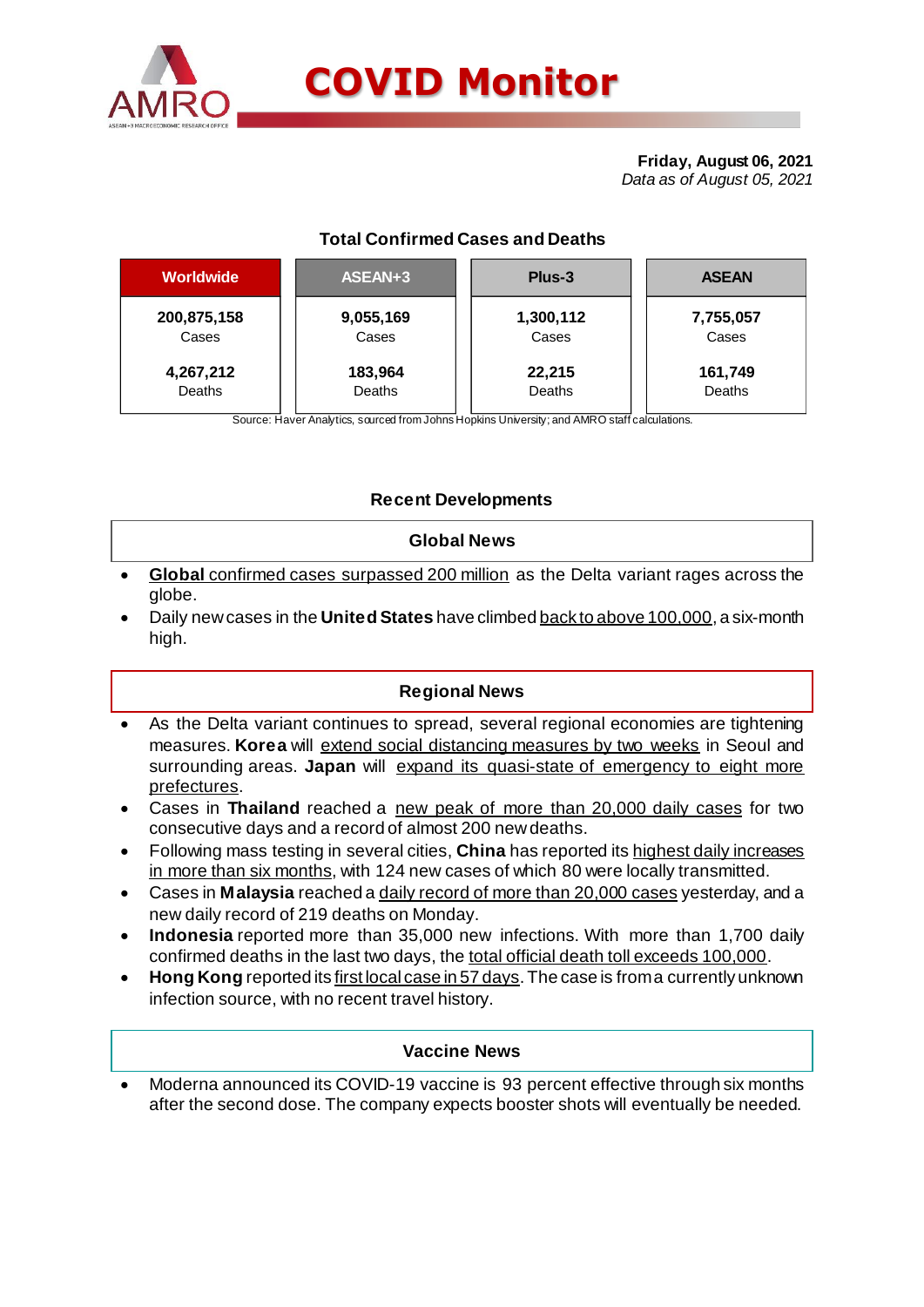| <b>Economy</b>       | <b>Total Cases</b><br>(000) | Cases per 1M<br><b>Population</b> | New Cases <sup>1</sup> | New Cases<br>since $2020^2$ | <b>New Cases per</b><br>1M Pop. $1$ | <b>ANew</b><br>$\text{Case}$ <sup>1</sup> | Δ% New<br>$\text{Case} \text{s}^1$ | <b>Total</b><br><b>Deaths</b> | <b>New</b><br>Deaths <sup>1</sup> | <b>Fatality</b><br>Rate (%) |
|----------------------|-----------------------------|-----------------------------------|------------------------|-----------------------------|-------------------------------------|-------------------------------------------|------------------------------------|-------------------------------|-----------------------------------|-----------------------------|
| Global               | 200,875                     |                                   | 606,517                | へへ                          |                                     | 28,298                                    | 0.3                                | 4,267,212                     | 9,281                             | 2.1                         |
| ASEAN+3              | 9.055                       |                                   | 105,261                |                             |                                     | 2,725                                     | 1.2                                | 183.964                       | 2,779                             | 2.0                         |
| Plus-3               | 1,300                       |                                   | 13,474                 | محب الم                     |                                     | 5,314                                     | 1.1                                | 22.215                        | 13                                | 1.7                         |
| <b>ASEAN</b>         | 7,755                       |                                   | 91,786                 |                             |                                     | $-2,589$                                  | 1.2                                | 161,749                       | 2,766                             | 2.1                         |
|                      |                             |                                   |                        |                             |                                     |                                           |                                    |                               |                                   |                             |
| China                | 93                          | 67                                | 89                     |                             | $\mathbf{0}$                        | 29                                        | 0.1                                | 4,636                         | $\Omega$                          | 5.0                         |
| Hong Kong, China     | 12                          | 1,572                             | 3                      | $\Lambda_{\rm{M}}$          | $\Omega$                            | 1                                         | 0.0                                | 212                           | $\Omega$                          | 1.8                         |
| Japan                | 987                         | 7,850                             | 11,869                 |                             | 94                                  | 5,351                                     | 1.3                                | 15,254                        | 9                                 | 1.5                         |
| Korea                | 207                         | 3,984                             | 1,514                  |                             | 29                                  | $-68$                                     | 0.8                                | 2,113                         | 3                                 | 1.0                         |
|                      |                             |                                   |                        |                             |                                     |                                           |                                    |                               |                                   |                             |
| Indonesia            | 3,568                       | 13.223                            | 33,875                 |                             | 126                                 | $-8,677$                                  | 1.0                                | 102,375                       | 1,689                             | 2.9                         |
| Malaysia             | 1,204                       | 36,233                            | 17.866                 |                             | 538                                 | 1.619                                     | 1.6                                | 10.019                        | 185                               | 0.8                         |
| Philippines          | 1,628                       | 14,793                            | 7,933                  |                             | 72                                  | 1,930                                     | 0.5                                | 28,427                        | 121                               | 1.7                         |
| Singapore            | 66                          | 11,489                            | 112                    |                             | 20                                  | $-21$                                     | 0.2                                | 40                            | $\Omega$                          | 0.1                         |
| Thailand             | 693                         | 10,193                            | 18,896                 |                             | 278                                 | 3,482                                     | 3.1                                | 5,663                         | 157                               | 0.8                         |
|                      |                             |                                   |                        |                             |                                     |                                           |                                    |                               |                                   |                             |
| Brunei Darussalam    | 0.34                        | 752                               | 1                      | A                           | $\overline{2}$                      | $-2$                                      | 0.3                                | 3                             | $\Omega$                          | 0.9                         |
| Cambodia             | 80.23                       | 4,792                             | 615                    | <b>N</b>                    | 37                                  | $-170$                                    | 0.8                                | 1,507                         | 22                                | 1.9                         |
| Lao PDR              | 7.51                        | 1,034                             | 262                    |                             | 36                                  | 40                                        | 4.1                                | $\overline{7}$                | $\Omega$                          | 0.1                         |
| Myanmar              | 319.25                      | 5,981                             | 4,274                  |                             | 80                                  | $-865$                                    | 1.4                                | 10.988                        | 348                               | 3.4                         |
| Vietnam              | 189.07                      | 1.961                             | 7,952                  |                             | 82                                  | 75                                        | 5.1                                | 2,720                         | 243                               | 1.4                         |
|                      |                             |                                   |                        |                             |                                     |                                           |                                    |                               |                                   |                             |
| Australia            | 36                          | 1,374                             | 256                    | ⋏⋏                          | 10 <sup>10</sup>                    | 66                                        | 0.7                                | 933                           | 1                                 | 2.6                         |
| <b>Brazil</b>        | 20,067                      | 94,933                            | 32,460                 |                             | 154                                 | $-12,634$                                 | 0.2                                | 560,706                       | 887                               | 2.8                         |
| France               | 6,138                       | 94,439                            | 20,259                 |                             | 312                                 | 302                                       | 0.3                                | 111,001                       | 37                                | 1.8                         |
| Germany              | 3,789                       | 45,669                            | 2,448                  | M                           | 29                                  | $-240$                                    | 0.1                                | 91,761                        | 20                                | 2.4                         |
| India                | 31,857                      | 23,261                            | 40,630                 |                             | 30                                  | 733                                       | 0.1                                | 426.290                       | 439                               | 1.3                         |
| United Kingdom       | 6,011                       | 89,375                            | 29,905                 |                             | 445                                 | 1,442                                     | 0.5                                | 130,390                       | 125                               | 2.2                         |
| <b>United States</b> | 35,274                      | 106,552                           | 97,467                 |                             | 294                                 | 31,105                                    | 1.2                                | 612,540                       | 455                               | 1.7                         |

#### **ASEAN+3 and Selected Economies: Confirmed COVID-19 Cases and Deaths**

Source: Haver Analytics, sourced from Johns Hopkins University; and AMRO staff calculations.

1/ Values show the 7-day average.

2/ Since January 31, 2020.

### **ASEAN+3 and Selected Economies: Total Vaccines Administered**

## **ASEAN+3 and Selected Economies: Vaccinations and Aspired Population Coverage**





Fully vaccinated Vaccinated Vaccinated With one dose<br>  $\Box$  To be vaccinated to reach 2021 target  $\Box$  Vaccinated with at least one dose

■ Aspired 2021 target

Sources: Our World in Data via Haver Analytics; various media sources;  $\Box$  To be vaccinated to reach 2021 target

Source: Haver Analytics, sourced from Our World in Data; and AMRO staff calculations. Note: Single vaccination doses only. This does not measure

the number of people vaccinated, as two doses are required with most av ailable vaccines. Data is reported at irregular interv als; numbers show latest available.

Economist Intelligence Unit; and AMRO staff estimates and calculations. Note: Percent of population vaccinated shows total administered doses divided by two to reflect the two-dose regime of most vaccines-it does not necessarily reflect the actual number of fully vaccinated people. Aspired 2021 targets and completion dates of widespread vaccination are goals, forecasts, or estimates.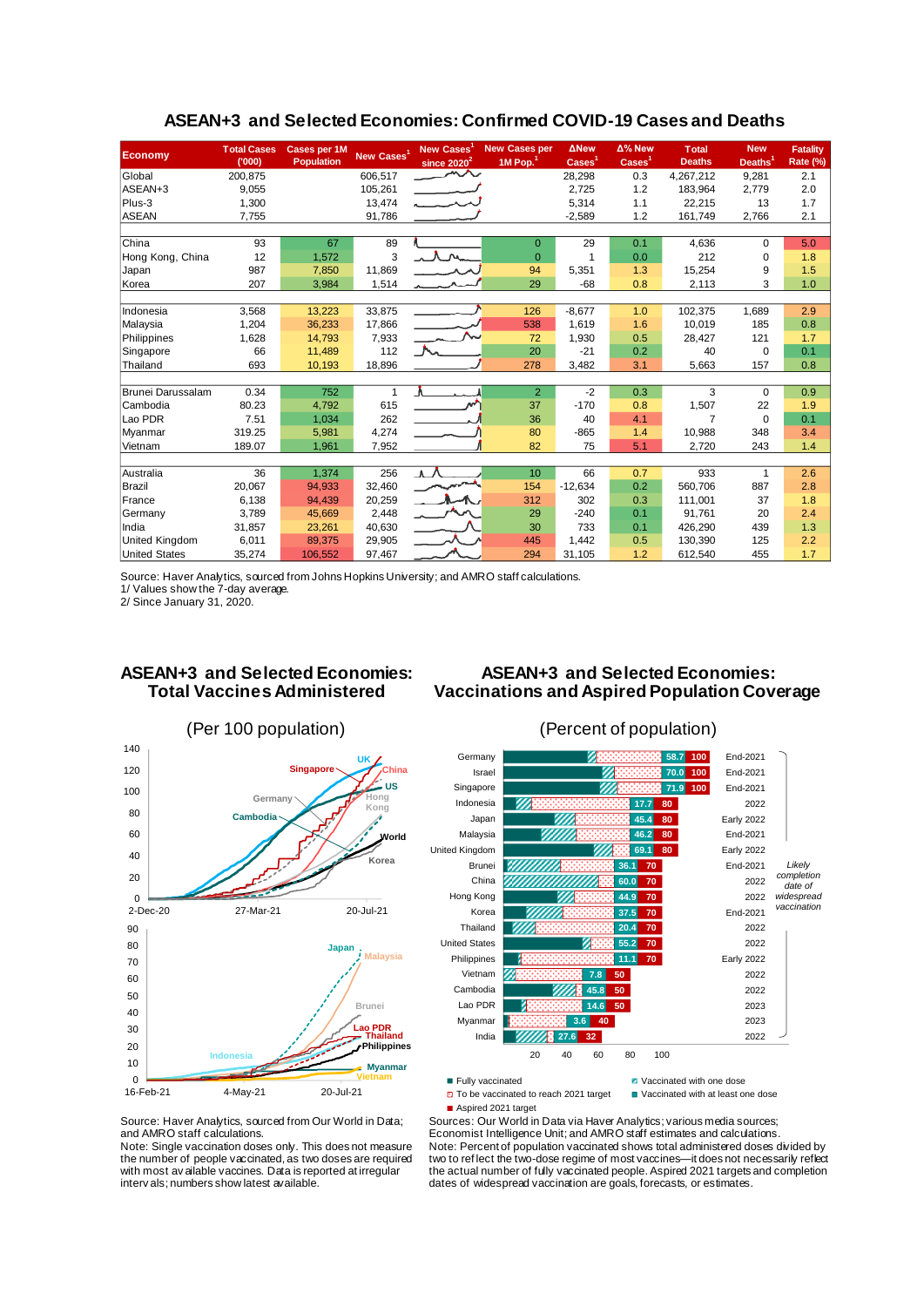

Source: Haver Analytics, sourced from Johns Hopkins University; and AMRO staff calculations.



Source: Haver Analytics, sourced from Johns Hopkins University; and AMRO staff calculations.

3